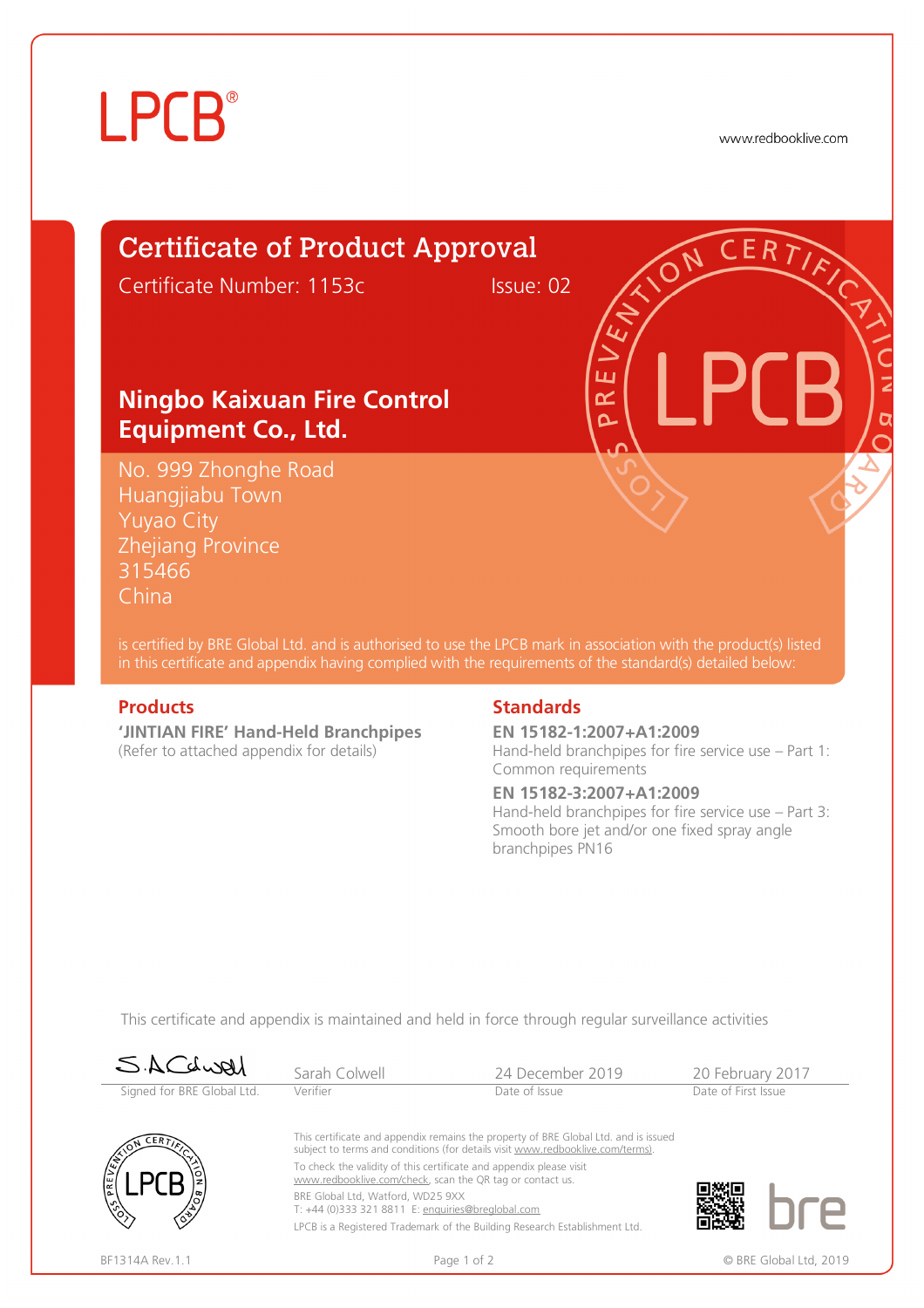# **LPCB**®

## Appendix to Certificate No: 1153c **Ningbo Kaixuan Fire Control Equipment Co., Ltd.**

Issue: 02

### **'JINTIAN FIRE' Hand-Held Branchpipes to EN 15182-1:2007+A1:2009 and EN 15182-3:2007+A1:2009**

| <b>Product Name</b> | <b>Description</b>                                                                                                                                                                                                                | LPCB Ref. No. |
|---------------------|-----------------------------------------------------------------------------------------------------------------------------------------------------------------------------------------------------------------------------------|---------------|
| KX07-108C-00        | 13mm smooth bore, straight jet and one fixed spray jet, lever operated,<br>aluminium body, plastics covered aluminium lever and shaft gripping device,<br>plastics obturator, 2" BSP threaded male inlet, hand-held branchpipe    | 1153c/01      |
| KX07-108A-00        | 13mm smooth bore, straight jet and one fixed spray jet, lever operated,<br>aluminium body, plastics covered aluminium lever and shaft gripping device,<br>plastics obturator, M56 x 4 threaded female inlet, hand-held branchpipe | 1153c/02      |
| KX07-127F-00        | 13mm smooth bore, straight jet and one fixed spray jet, lever operated,<br>aluminium body, plastics covered aluminium lever and shaft gripping device,<br>plastics obturator, BS336 male inlet, hand-held branchpipe              | 1153c/03      |
| KX07-108D-00        | 13mm smooth bore, straight jet and one fixed spray jet, lever operated,<br>aluminium body, plastics covered aluminium lever, plastics shaft gripping device<br>and obturator, 2" BSP threaded male inlet, hand-held branchpipe    | 1153c/04      |
| KX07-108B-00        | 13mm smooth bore, straight jet and one fixed spray jet, lever operated,<br>aluminium body, plastics covered aluminium lever, plastics shaft gripping device<br>and obturator, M56 x 4 threaded female inlet, hand-held branchpipe | 1153c/05      |
| KX07-127E-00        | 13mm smooth bore, straight jet and one fixed spray jet, lever operated,<br>aluminium body, plastics covered aluminium lever, plastics shaft gripping device<br>and obturator, BS336 male inlet, hand-held branchpipe              | 1153c/06      |

This certificate and appendix is maintained and held in force through regular surveillance activities

| SACdwal                    | Sarah Colwell                                                                                                                                                         | 24 December 2019                                                           | 20 February 2017       |  |
|----------------------------|-----------------------------------------------------------------------------------------------------------------------------------------------------------------------|----------------------------------------------------------------------------|------------------------|--|
| Signed for BRE Global Ltd. | Verifier                                                                                                                                                              | Date of Issue                                                              | Date of First Issue    |  |
| $E_{RT}$                   | This certificate and appendix remains the property of BRE Global Ltd. and is issued<br>subject to terms and conditions (for details visit www.redbooklive.com/terms). |                                                                            |                        |  |
| ام<br>آه                   | To check the validity of this certificate and appendix please visit<br>www.redbooklive.com/check, scan the QR tag or contact us.                                      |                                                                            |                        |  |
|                            | BRE Global Ltd, Watford, WD25 9XX<br>T: +44 (0)333 321 8811 E: enquiries@breglobal.com                                                                                |                                                                            |                        |  |
|                            |                                                                                                                                                                       | LPCB is a Registered Trademark of the Building Research Establishment Ltd. |                        |  |
| BF1314A Rev. 1.1           |                                                                                                                                                                       | Page 2 of 2                                                                | © BRE Global Ltd. 2019 |  |